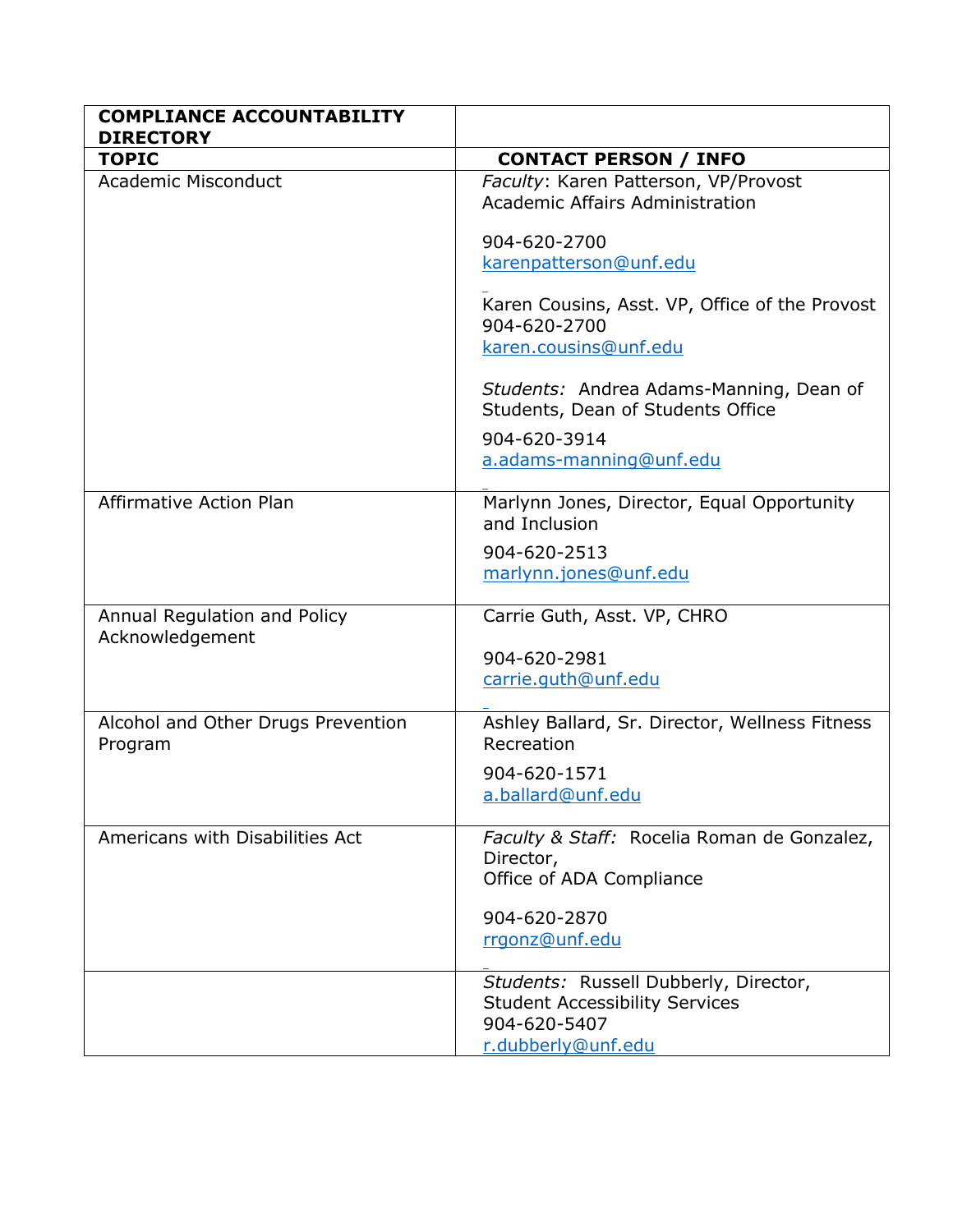| Athletics and NCAA Rules Compliance | Nick Morrow, Athletic Director, Athletics<br>Department<br>904-620-1537<br>nick.morrow@unf.edu                        |
|-------------------------------------|-----------------------------------------------------------------------------------------------------------------------|
|                                     | Nancy Miller, Associate Athletics Director -<br>Compliance and Administration<br>904-620-1325<br>nmiller@unf.edu      |
|                                     | Donna Kirk, Senior Associate Athletics<br>Director, NCAA Compliance<br>904-620-2819<br>d.kirk@unf.edu                 |
| <b>Biosafety</b>                    | Dan Endicott, Director, Environmental Health<br>and Safety<br>904-620-2022<br>dendicot@unf.edu                        |
|                                     |                                                                                                                       |
| <b>Budget (University)</b>          | Devany Groves, Chief Budget Officer,<br>Office of Planning and Budget                                                 |
|                                     | 904-620-2506<br>dgroves@unf.edu                                                                                       |
| <b>Building Code Administration</b> | Dan Endicott, Director, Environmental Health<br>and Safety                                                            |
|                                     | 904-620-2022<br>dendicot@unf.edu                                                                                      |
| Campus Safety and Security          | Frank Mackesy, Director, Safety and<br>Security,<br>University Police Department<br>904-620-2396<br>f.mackesy@unf.edu |
| <b>CLERY Act</b>                    | Frank Mackesy, Director, Safety and<br>Security,<br>University Police Department<br>904-620-2396<br>f.mackesy@unf.edu |
| Compliance, General                 | Joann Campbell, Associate Vice President and<br>Chief Compliance Officer<br>904-620-2258<br>jcampbel@unf.edu          |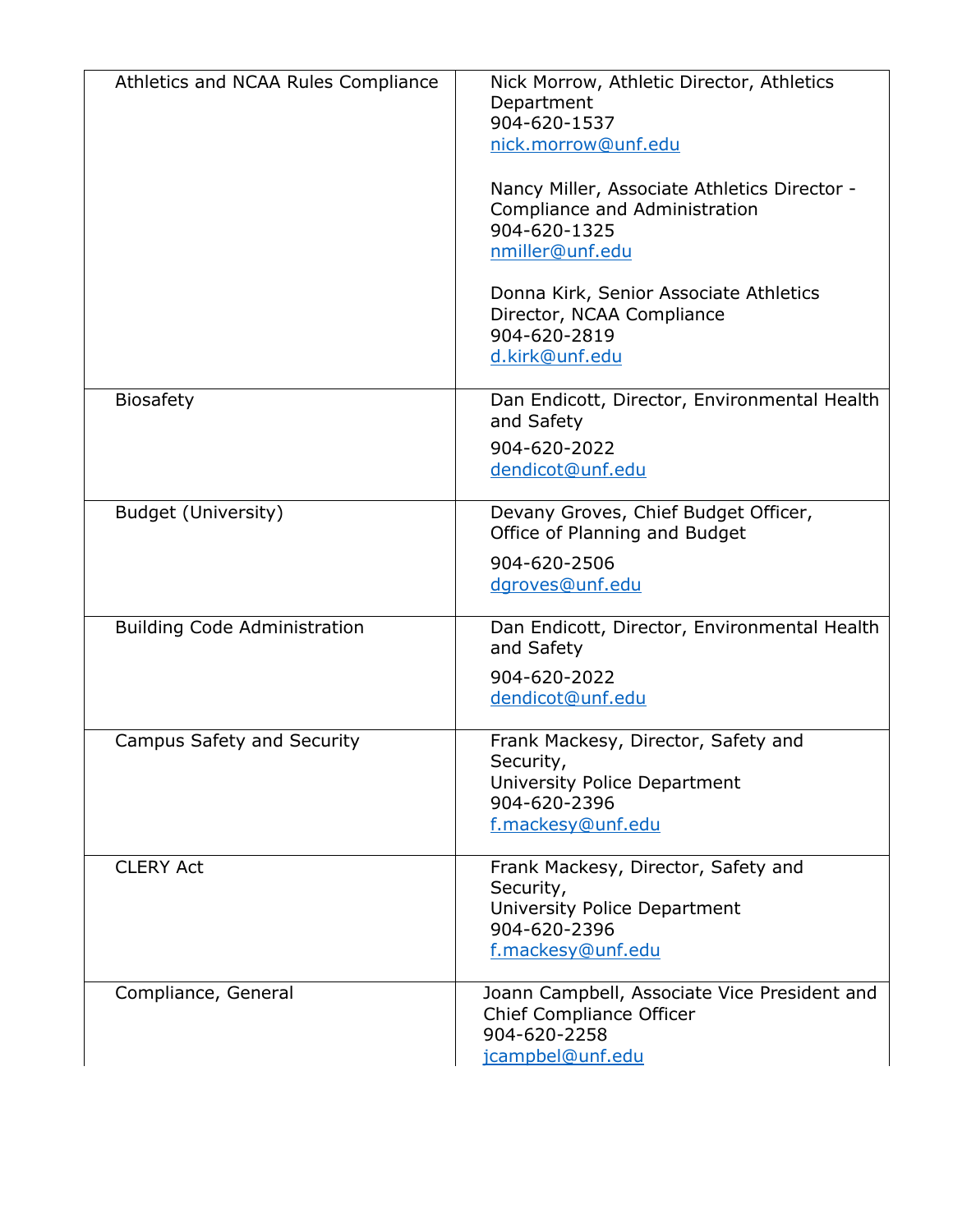| Conflict of Interest Reporting                                                                                            | Carrie Guth, Asst. VP, CHRO<br>904-620-2981<br>carrie.guth@unf.edu                                                                                                                                                          |
|---------------------------------------------------------------------------------------------------------------------------|-----------------------------------------------------------------------------------------------------------------------------------------------------------------------------------------------------------------------------|
| <b>Constitution Day</b>                                                                                                   | Justin Sipes, Asst Director, Center for<br>Community-based Learning<br>904-620-3548<br>justin.sipes@unf.edu<br>Susan Trudeau, Co-Curricular Community<br><b>Engagement Coordinator</b><br>904-620-3545<br>s.trudeau@unf.edu |
| Contracts (Third-Party, including real<br>estate/construction, procurement,<br>collections and probate/estate<br>matters) | Chris Wrenn, Sr Associate General Counsel<br>904-620-1007<br>cwrenn@unf.edu                                                                                                                                                 |
| <b>Copyright and Patents</b>                                                                                              | John Kantner, Associate Provost-Professor<br>904-620-4650<br>j.kantner@unf.edu                                                                                                                                              |
| Data Administration, including IPEDS<br>and Board of Governors' Reporting                                                 | Abby Willcox, Director, Institutional Research<br>904-620-2014<br>abby.willcox@unf.edu                                                                                                                                      |
| Data Security                                                                                                             | Jeff Durfee, Director IT Networking, IT Security<br>904-620-2157<br>jdurfee@unf.edu                                                                                                                                         |
| Disability Services and/or<br>Accommodations, Section 504<br>Coordinator                                                  | Faculty and Staff: Rocelia Roman de<br>Gonzalez, Director, Office of ADA Compliance<br>904-620-2870<br>rrgonz@unf.edu                                                                                                       |
|                                                                                                                           | Students: Russell Dubberly, Director,<br><b>Student Accessibility Services</b><br>904-620-5407<br>r.dubberly@unf.edu                                                                                                        |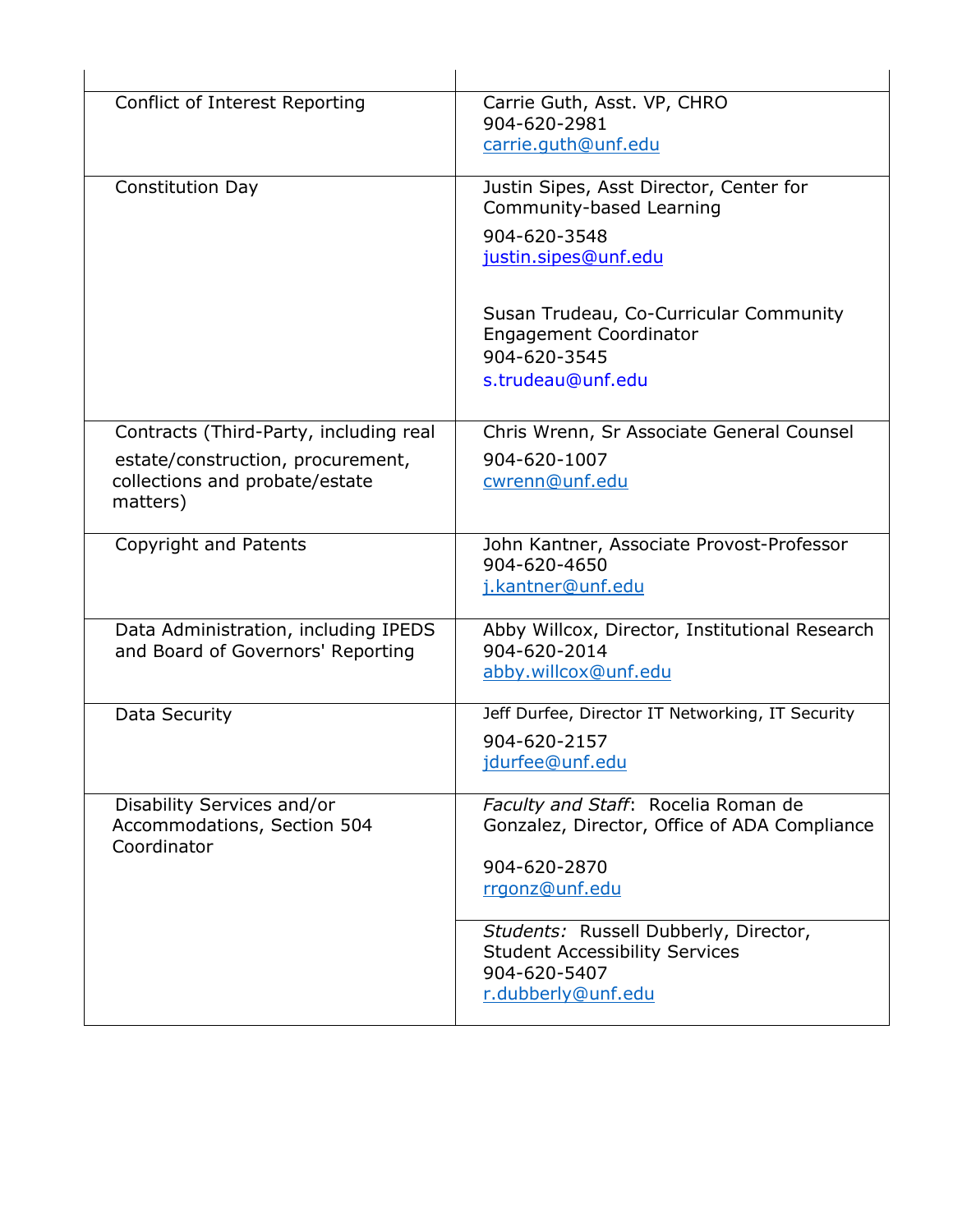| <b>Discrimination Complaints</b>         | Marlynn Jones, Director, Equal Opportunity<br>and Inclusion |
|------------------------------------------|-------------------------------------------------------------|
|                                          | 904-620-2513                                                |
|                                          | marlynn.jones@unf.edu                                       |
|                                          |                                                             |
| <b>Emergency/Crisis Management</b>       | Bob Greenlaw, Emergency Manager, Crisis<br>Management       |
|                                          | 904-620-2002                                                |
|                                          | r.greenlaw@unf.edu                                          |
|                                          |                                                             |
| Employee Records Custodian               | Laura McCloskey, Assoc Director, HR Data                    |
| (Electronic & Paper) excluding faculty   | <b>Records Management</b>                                   |
| cademic records                          | 904-620-2943                                                |
|                                          | I.mccloskey@unf.edu                                         |
|                                          |                                                             |
| Employee Records Custodian - Faculty     | Felicia George, Director, Faculty                           |
|                                          | Administration and Records Management                       |
|                                          | 904-620-1256                                                |
|                                          | f.george@unf.edu                                            |
|                                          |                                                             |
| <b>Employee Relations and Collective</b> | Daniel Nicolas, Assoc Director, Employee &                  |
| <b>Bargaining</b>                        | <b>Labor Relations</b>                                      |
|                                          | 904-620-2903                                                |
|                                          | daniel.nicolas@unf.edu                                      |
|                                          |                                                             |
| <b>Employment Compliance Postings</b>    | Marlynn Jones, Director, Equal Opportunity<br>and Inclusion |
|                                          | 904-620-2513                                                |
|                                          | marlynn.jones@unf.edu                                       |
|                                          |                                                             |
| Equal Opportunity and Diversity          | Marlynn Jones, Director, Equal Opportunity                  |
|                                          | and Inclusion                                               |
|                                          | 904-620-2513                                                |
|                                          | marlynn.jones@unf.edu                                       |
|                                          |                                                             |
| Ethics - Code of Ethics for Public       | Joann Campbell, Associate Vice President and                |
| Officers and Employees                   | Chief Compliance Officer                                    |
|                                          | 904-620-2258                                                |
|                                          | jcampbell@unf.edu                                           |
| <b>Export Control</b>                    | John Kantner, Associate Provost-Professor                   |
|                                          | 904-620-4650                                                |
|                                          | j.kantner@unf.edu                                           |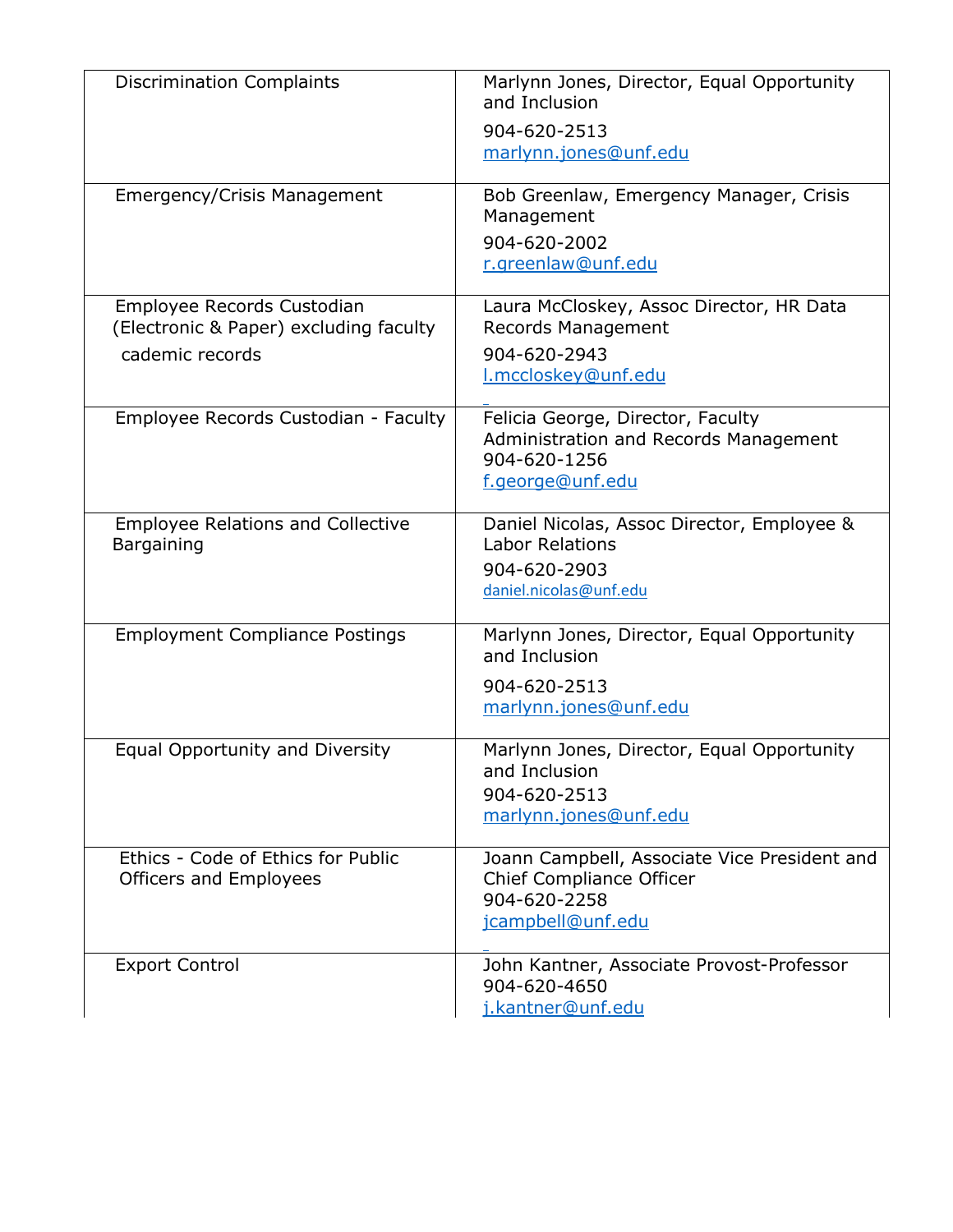|                                                                                                      | John Reis, Assoc General Counsel<br>904-620-2533<br>j.reis@unf.edu                                                                                                                                     |
|------------------------------------------------------------------------------------------------------|--------------------------------------------------------------------------------------------------------------------------------------------------------------------------------------------------------|
| Faculty Time and Effort Reporting -<br><b>Faculty Activity Reports</b>                               | Abby Willcox, Director, Institutional Research<br>904-620-2014<br>abby.willcox@unf.edu                                                                                                                 |
| Fair Labor Standards Act (FLSA)                                                                      | Calena Gray, Assoc Director, Class Comp &<br>Employment<br>904-620-2917<br>c.gray@unf.edu                                                                                                              |
| Family and Medical Leave Act (FMLA)                                                                  | Michelle Phillips, Asst Director, Benefits &<br>Retirement<br>904-620-2942<br>m.phillips@unf.edu                                                                                                       |
| FERPA - Family Educational Rights<br>and Privacy Act (also known as the<br><b>Buckley Amendment)</b> | Charles Learch, University Registrar,<br>Registrar's Office<br>904-620-2637<br>clearch@unf.edu<br>Marc Berkovits, Assoc Director of Records and<br>Registration<br>904-620-5466<br>m.berkovits@unf.edu |
| Financial Disclosure - Florida<br><b>Commission on Ethics</b>                                        | Laura McCloskey, Assoc Director, HR Data<br><b>Records Management</b><br>904-620-2943<br>l.mccloskey@unf.edu                                                                                           |
| Florida Educational Equity Act                                                                       | Marlynn Jones, Director, Equal Opportunity<br>and Inclusion<br>904-620-2513<br>marlynn.jones@unf.edu                                                                                                   |
| Foundation - Gifts                                                                                   | Teresa Nichols, Interim VP, University<br>Development and Alumni Affairs Office<br>904-620-1833<br>teresa.nichols@unf.edu                                                                              |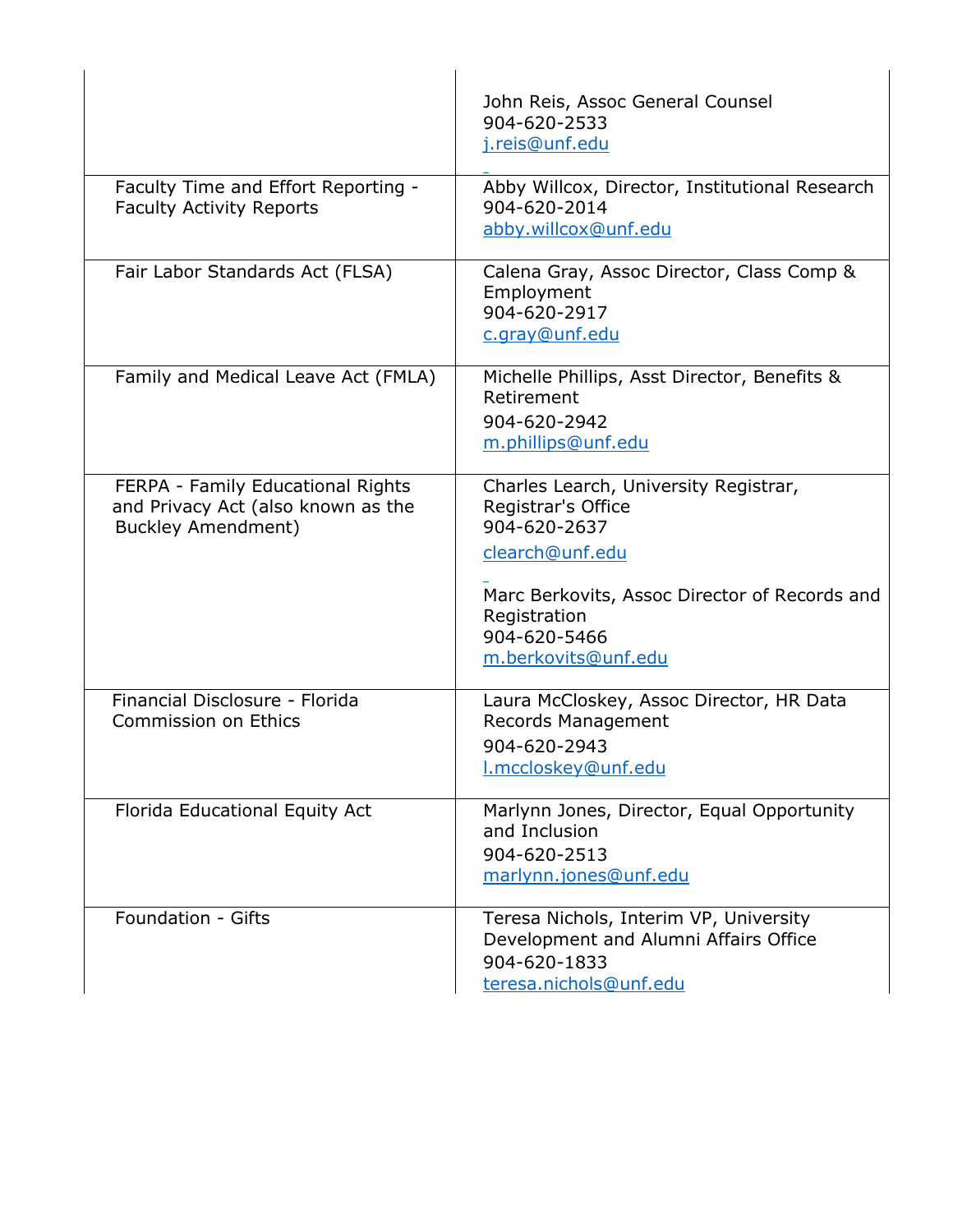| Fraud - Reporting                          | Julia Hann, Chief Audit Executive, Office of<br><b>Internal Auditing</b><br>904-620-3953<br><u>julia.hann@unf.edu</u>   |
|--------------------------------------------|-------------------------------------------------------------------------------------------------------------------------|
| <b>Graduation Rates Survey -</b>           | Abby Willcox, Director, Institutional Research                                                                          |
| Student Right to Know                      | 904-620-2014<br>abby.willcox@unf.edu                                                                                    |
| <b>Grants Administration</b>               | Cheresa Boston, Director, Office of Research<br>and Sponsored Programs (ORSP)<br>904-620-2444<br>cheresa.boston@unf.edu |
| Health and Safety                          | Dan Endicott, Director, Environmental Health<br>and Safety<br>904-620-2022<br>dendicot@unf.edu                          |
| Housing - Student                          | Robert Boyle, Sr. Director, Housing Residence<br>Life<br>904-620-4661<br>rboyle@unf.edu                                 |
| Human and/or Animal Subjects -<br>Research | Bridgett Rahim-Williams, Asst. Director,<br>Research Integrity<br>904-620-2316<br>bridgett.rahimwilliams@unf.edu        |
| Human Resources, General                   | Carrie Guth, Asst. VP, CHRO<br>904-620-2918<br>carrie.guth@unf.edu                                                      |
| Immigration                                | Students and SEVIS Reporting: Ruth Lopez,<br><b>Assoc VP Student Affairs</b><br>904-620-1097<br>rlopez@unf.edu          |
| Immigration                                | Taxes: Robert Parnell, Coordinator, Payroll,<br>Controller's Office<br>904-620-2984<br>n00184290@unf.edu                |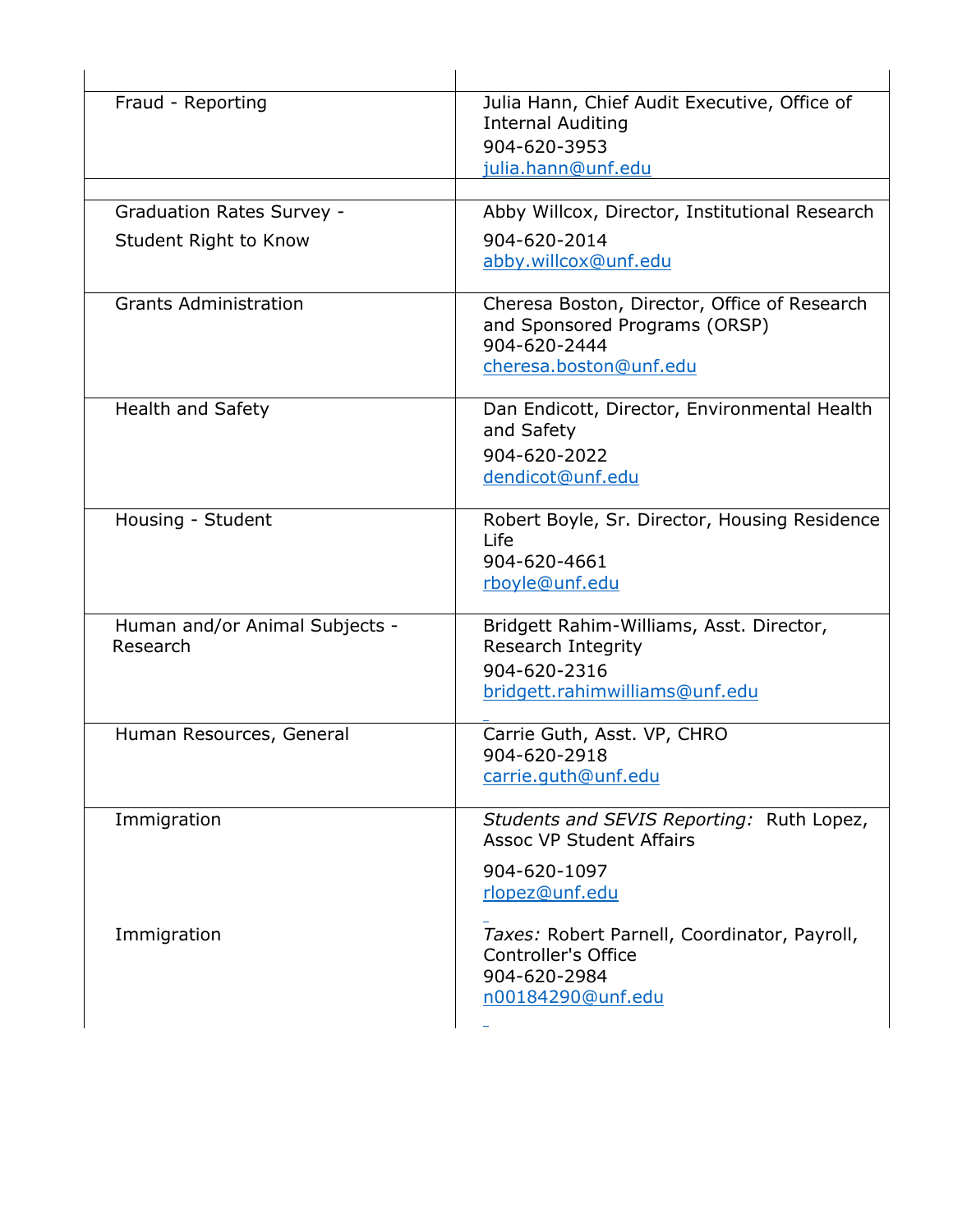| Immigration - Payroll                           | Miguel Gabertan, Assoc Controller,<br>Controller's Office<br>904-620-2715<br>mgaberta@unf.edu                    |
|-------------------------------------------------|------------------------------------------------------------------------------------------------------------------|
| Immigration                                     | Work Authorization: Maritza Choisser,<br><b>Immigration Manager</b><br>904-620-2707<br>m.choisser@unf.edu        |
| <b>Independent Contractor Status</b>            | Miguel Gabertan, Assoc Controller,<br>Controller's Office<br>904-620-2715<br>mgaberta@unf.edu                    |
| <b>Information Technology Security</b>          | Jeff Durfee, Director IT Networking, IT Security<br>904-620-2157<br>jdurfee@unf.edu                              |
| <b>Institutional Biosafety Committee</b>        | Bridgett Rahim-Williams, Asst. Director,<br>Research Integrity<br>904-620-2316<br>bridgett.rahimwilliams@unf.edu |
| Insurance                                       | Dan Endicott, Director, Environmental Health<br>and Safety<br>904-620-2019<br>dendicot@unf.edu                   |
| <b>Intellectual Property</b>                    | John Kantner, Associate Provost-Professor<br>904-620-4650<br>j.kantner@unf.edu                                   |
| <b>Internal Audit</b>                           | Julia Hann, Chief Audit Executive, Office of<br><b>Internal Auditing</b><br>904-620-3953<br>julia.hann@unf.edu   |
| International Travel, including Study<br>Abroad | Ruth Lopez, Assoc VP Student Affairs<br>904-620-1097<br>rlopez@unf.edu                                           |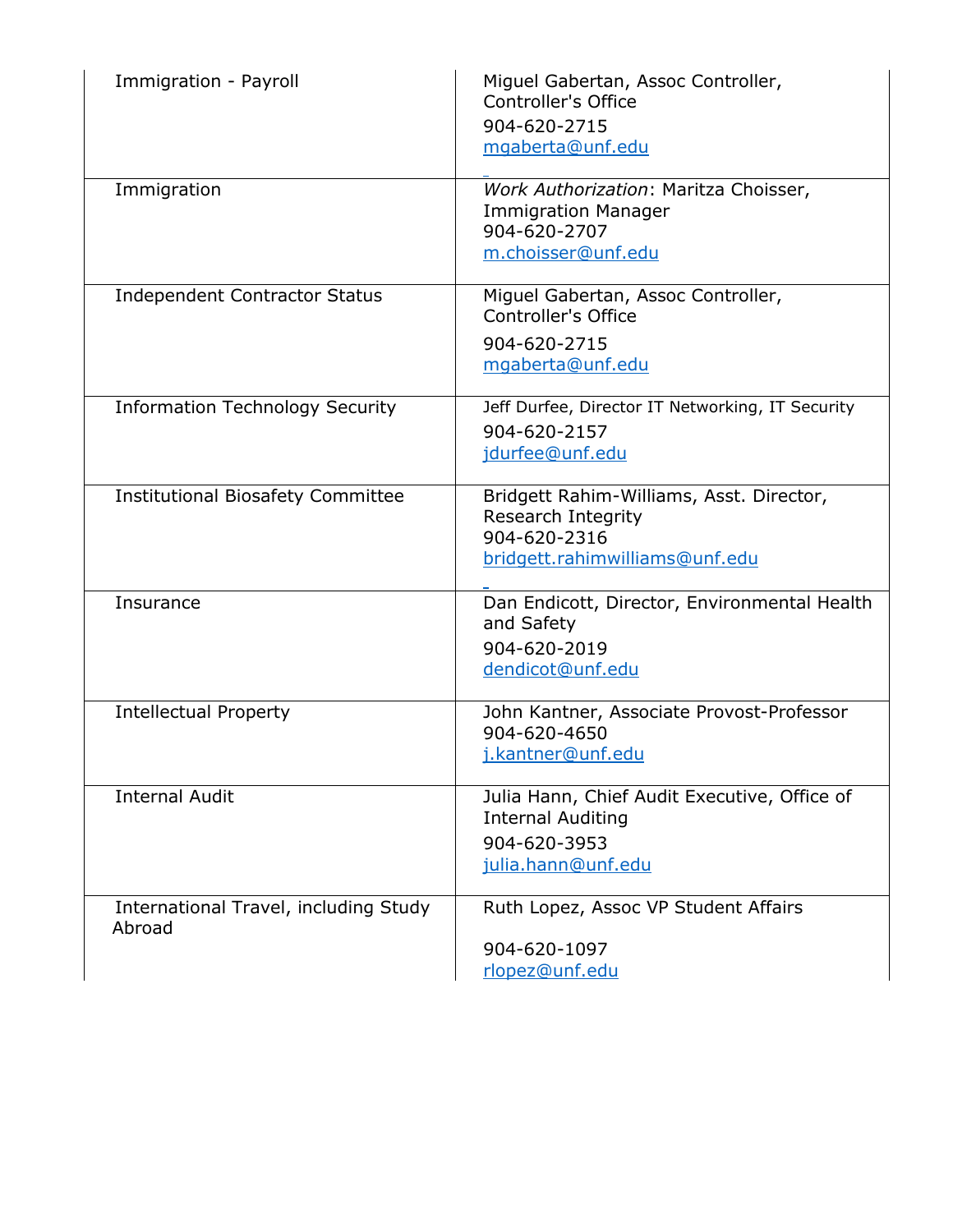| Inventory                                                  | Jim Mousa, Coord Property Assets,<br>Controller's Office<br>904-620-2779<br>j.mousa@unf.edu                                                                          |
|------------------------------------------------------------|----------------------------------------------------------------------------------------------------------------------------------------------------------------------|
| Laboratory Safety                                          | Dan Endicott, Director, Environmental Health<br>and Safety<br>904-620-2022<br>dendicot@unf.edu                                                                       |
| Leaves, except FMLA and Parental<br>Leave                  | Laura McCloskey, Assoc Director, HR Data<br><b>Records Management</b><br>904-620-2943<br>I.mccloskey@unf.edu                                                         |
| <b>Missing Student Notification</b>                        | Frank Mackesy, Director, Safety and Security,<br>University Police Department<br>904-620-2396<br>f.mackesy@unf.edu                                                   |
| Nondiscrimination                                          | Marlynn Jones, Director, Equal Opportunity<br>and Inclusion<br>904-620-2513<br>marlynn.jones@unf.edu                                                                 |
| <b>Parental Leave</b>                                      | Michelle Phillips, Asst Director, Benefits &<br>Retirement<br>904-620-2942<br>m.phillips@unf.edu                                                                     |
| <b>PCI Data Security</b><br>(PC - Payment Credit Industry) | Mike Neglia, Treasurer, Treasury Office<br>904-620-2923<br>mneglia@unf.edu<br>Jeff Durfee, Director IT Networking, IT<br>Security<br>904-620-2157<br>jdurfee@unf.edu |
| Policies and Regulations, General                          | Alison Cruess, Director of Operations,<br>President's Office<br>904-620-2530<br>acruess@unf.edu                                                                      |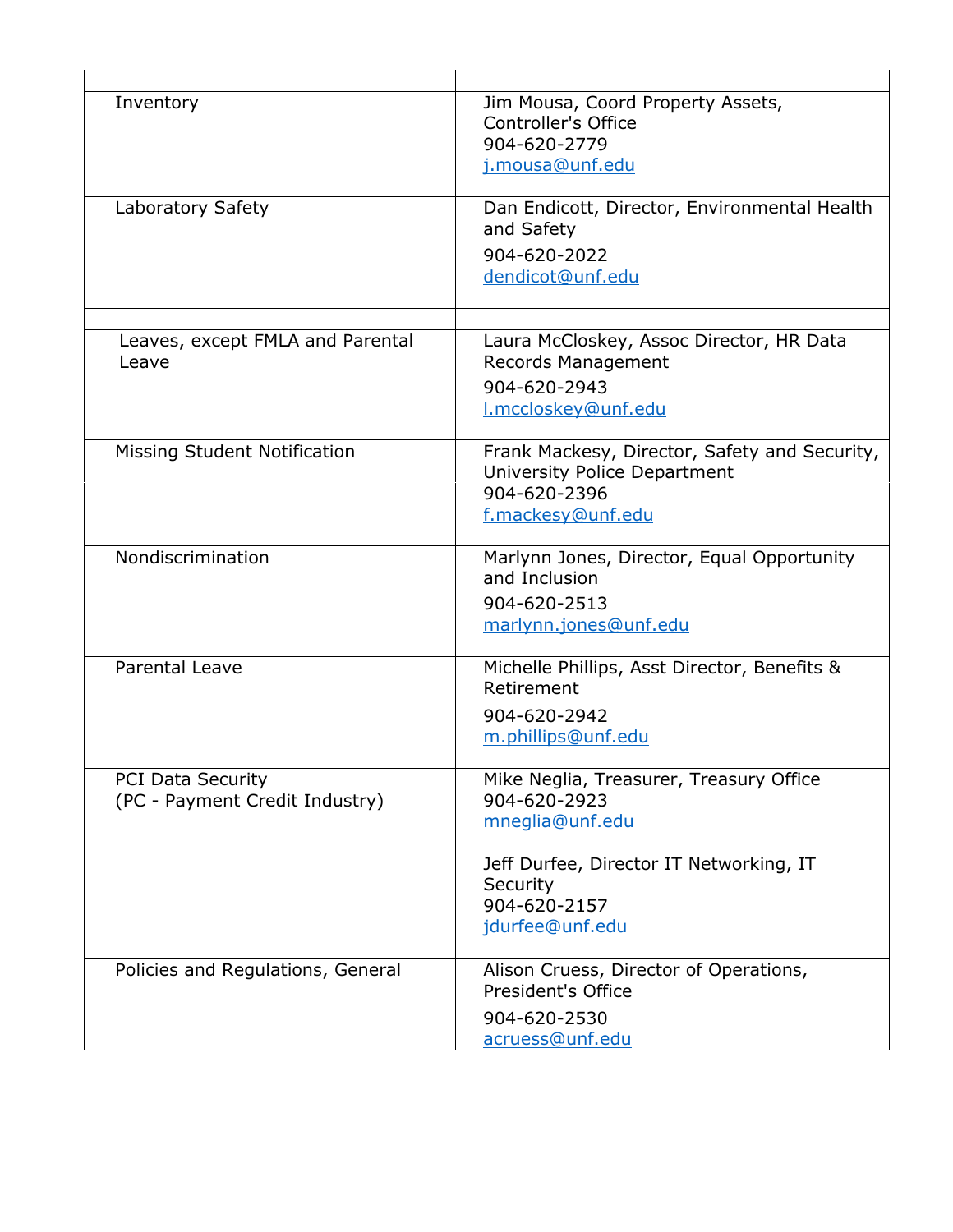| Procurement (or Procurement               | Shawn Corrigan Asmuth, Director,                                              |
|-------------------------------------------|-------------------------------------------------------------------------------|
| Services)                                 | <b>Procurement Services</b><br>904-620-1732                                   |
|                                           | shawn.asmuth@unf.edu                                                          |
|                                           |                                                                               |
| <b>Public Records</b>                     | Stephanie Howell, Paralegal, Office of the                                    |
|                                           | <b>General Counsel</b>                                                        |
|                                           | 904-620-1028                                                                  |
|                                           | showell@unf.edu                                                               |
| <b>Public Safety</b>                      | Frank Mackesy, Director, Safety and Security,                                 |
|                                           | University Police Department                                                  |
|                                           | 904-620-2396                                                                  |
|                                           | f.mackesy@unf.edu                                                             |
| Records Custodians, Retention, etc.       | Jim Mousa, Coord Property Assets,                                             |
|                                           | Controller's Office                                                           |
| (Electronic & Paper)                      | 904-620-2779                                                                  |
|                                           | j.mousa@unf.edu                                                               |
| Red Flag Rules                            | Valerie Stevenson, Asst VP, Controller, Office                                |
|                                           | of the Controller                                                             |
|                                           | 904-620-2989                                                                  |
|                                           | vstevens@unf.edu                                                              |
|                                           |                                                                               |
| Research Compliance, General              | Cheresa Boston, Director, Office of Research<br>and Sponsored Programs (ORSP) |
|                                           | 904-620-2444                                                                  |
|                                           | cheresa.boston@unf.edu                                                        |
|                                           |                                                                               |
| <b>Risk Management</b>                    | Dan Endicott, Director, Environmental Health                                  |
|                                           | and Safety                                                                    |
|                                           | 904-620-2019                                                                  |
|                                           | dendicot@unf.edu                                                              |
| <b>SACSCOC Accreditation Requirements</b> | Shawn Brayton, Director of Academic                                           |
|                                           | Programs, SACSCOC Accreditation Liaison,                                      |
|                                           | Office of Academic Affairs                                                    |
|                                           | 904-620-2700                                                                  |
|                                           | sbrayton@unf.edu                                                              |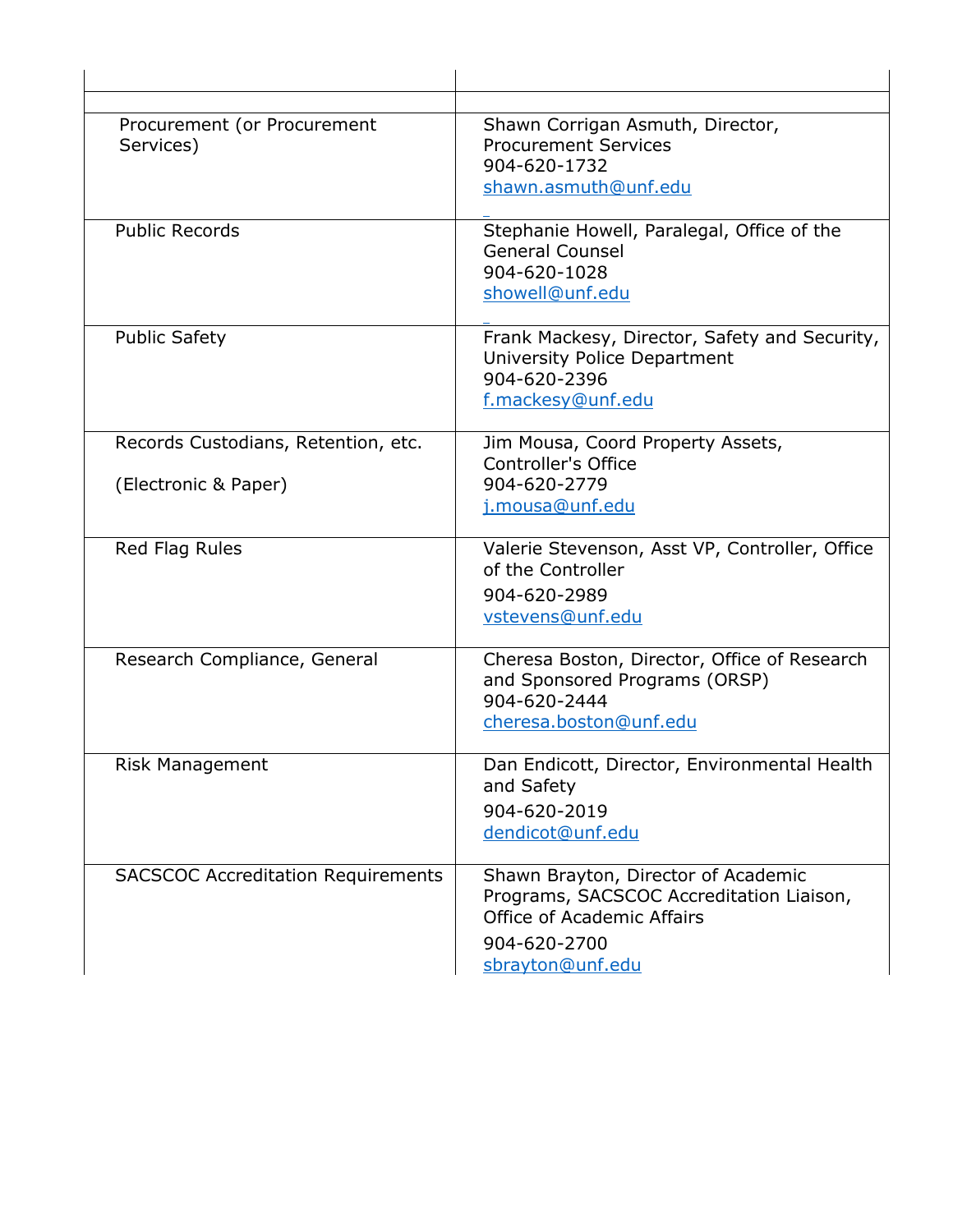|                                           | Chadwick Lockley, Asst. Director of Academic<br>Programs, SACSCOC Accreditation Liaison,<br><b>Office of Academic Affairs</b><br>904-620-5276<br>chadwick.lockley@unf.edu                |
|-------------------------------------------|------------------------------------------------------------------------------------------------------------------------------------------------------------------------------------------|
| Scientific Misconduct - Faculty           | John White, Associate Professor,<br>904-620-1244<br>j.white@unf.edu                                                                                                                      |
| Sexual Harassment                         | Marlynn Jones, Director, Equal Opportunity<br>and Inclusion<br>904-620-2513<br>marlynn.jones@unf.edu                                                                                     |
| <b>Student Counseling Services</b>        | Michael Malec, Assoc. Director, Counselling<br>Center<br>904-620-2602<br>mmalec@unf.edu                                                                                                  |
| <b>Student Educational Records FERPA)</b> | Charles Learch, Registrar, Registrar's Office<br>904-620-2637<br>clearch@unf.edu<br>Marc Berkovits, Assoc Director of Records<br>and Registration<br>904-620-5466<br>m.berkovits@unf.edu |
| <b>Student Financial Aid</b>              | Anissa Agne, Asst. VP, Enrollment-Financial<br>Aid, Financial Aid Office<br>904-620-2681<br>anissa.agne@unf.edu                                                                          |
| Subpoenas, Court Orders,                  | Stephanie Howell, Paralegal, Office of the<br><b>General Counsel</b>                                                                                                                     |
| Requests and Garnishments                 | 904-620-1028<br>showell@unf.edu                                                                                                                                                          |
| <b>Teacher Preparation Program</b>        | Diane Yendol-Hoppey, Dean, College of<br><b>Education and Human Services</b><br>904-620-2520<br>diane.yendol-hoppey@unf.edu                                                              |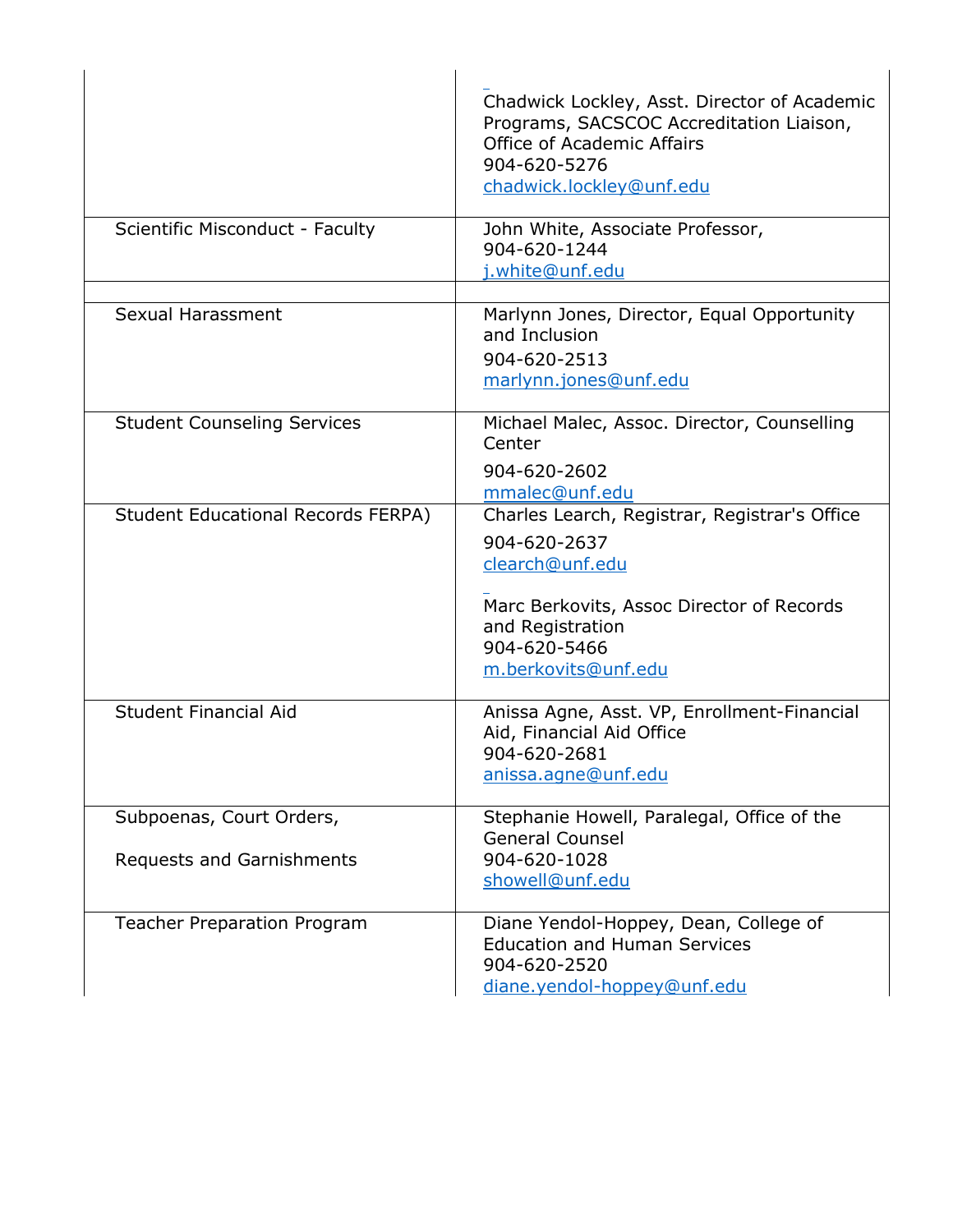| <b>Technology Transfer</b>                        | John Kantner, Associate Provost-Professor<br>904-620-4650<br>j.kantner@unf.edu                                                                               |
|---------------------------------------------------|--------------------------------------------------------------------------------------------------------------------------------------------------------------|
| <b>Textbook Affordability Legislation</b>         | Tully Burnett, Director, Business Services<br>904-620-2874<br>tburnett@unf.edu                                                                               |
| Textbook Affordability Legislation -<br>Reporting | Karen Cousins, Asst. VP, Office of the Provost<br>904-620-2700<br>karen.cousins@unf.edu                                                                      |
| Title IX Administrator - University-<br>wide      | Marlynn Jones, Director, Equal Opportunity<br>and Inclusion<br>904-620-2513<br>marlynn.jones@unf.edu                                                         |
| <b>Visas</b>                                      | Candidates for Faculty and A&P positions:<br>Maritza Choisser, Immigration Manager,<br>Academic Affairs Administration<br>904-620-2707<br>m.choisser@unf.edu |
| Visas                                             | Students: Ruth Lopez, Assoc VP Student<br>Affairs,<br>904-620-1097<br>rlopez@unf.edu                                                                         |
| <b>Visas</b>                                      | Visiting Foreign Scholars: Ruth Lopez, Assoc<br>VP Student Affairs,<br>904-620-1097<br>rlopez@unf.edu                                                        |
| Wage and Tax reports and/or<br><b>Statements</b>  | Valerie Stevenson, Controller, Office of the<br>Controller<br>904-620-2989<br>vstevens@unf.edu                                                               |
| <b>Whistleblower Protection</b>                   | Julia Hann, Chief Audit Executive, Office of<br><b>Internal Auditing</b><br>904-620-3953<br>julia.hann@unf.edu                                               |